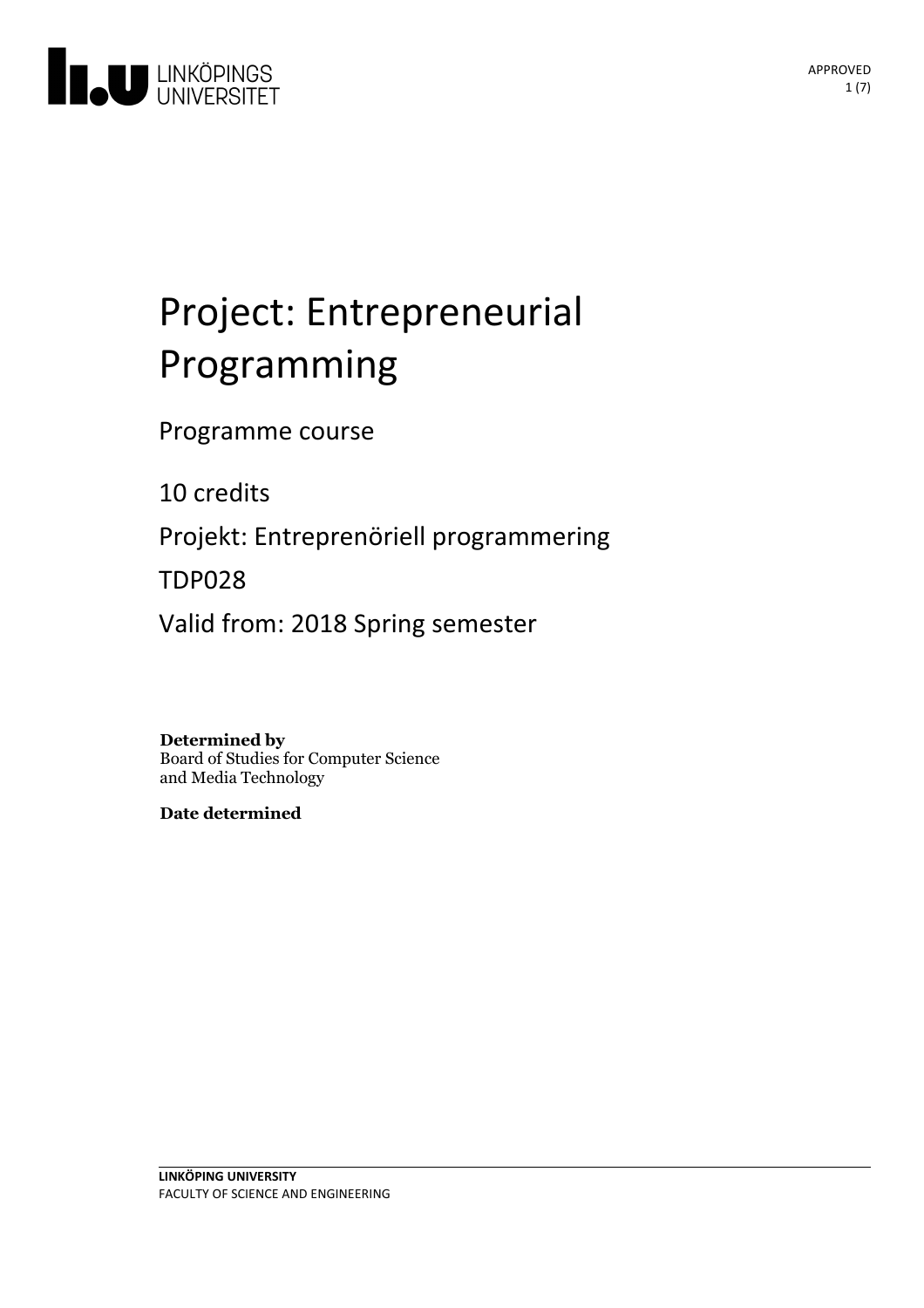# Main field of study

Programming

### Course level

First cycle

## Advancement level

 $G<sub>2</sub>X$ 

# Course offered for

Programming, Bachelor's Programme

### Entry requirements

Note: Admission requirements for non-programme students usually also include admission requirements for the programme and threshold requirements for progression within the programme, or corresponding.

## Prerequisites

Programming project

# Intended learning outcomes

After completing the course, students should have:

- insights on how software development is influenced by marketing, sales and business models
- ability to define, set requirements and implement a software product
- ability to briefly introduce and demonstrate a product's core value and unique selling point
- ability to perform a competitor analysis and define a software product related to the analysis
- ability to convert the methodology for A/B testing of software and entrepreneurial programming to concrete design and implementation
- ability to shortly present and demonstrate a products core value and unique selling point
- ability to search for relevant scientific literature related to the task

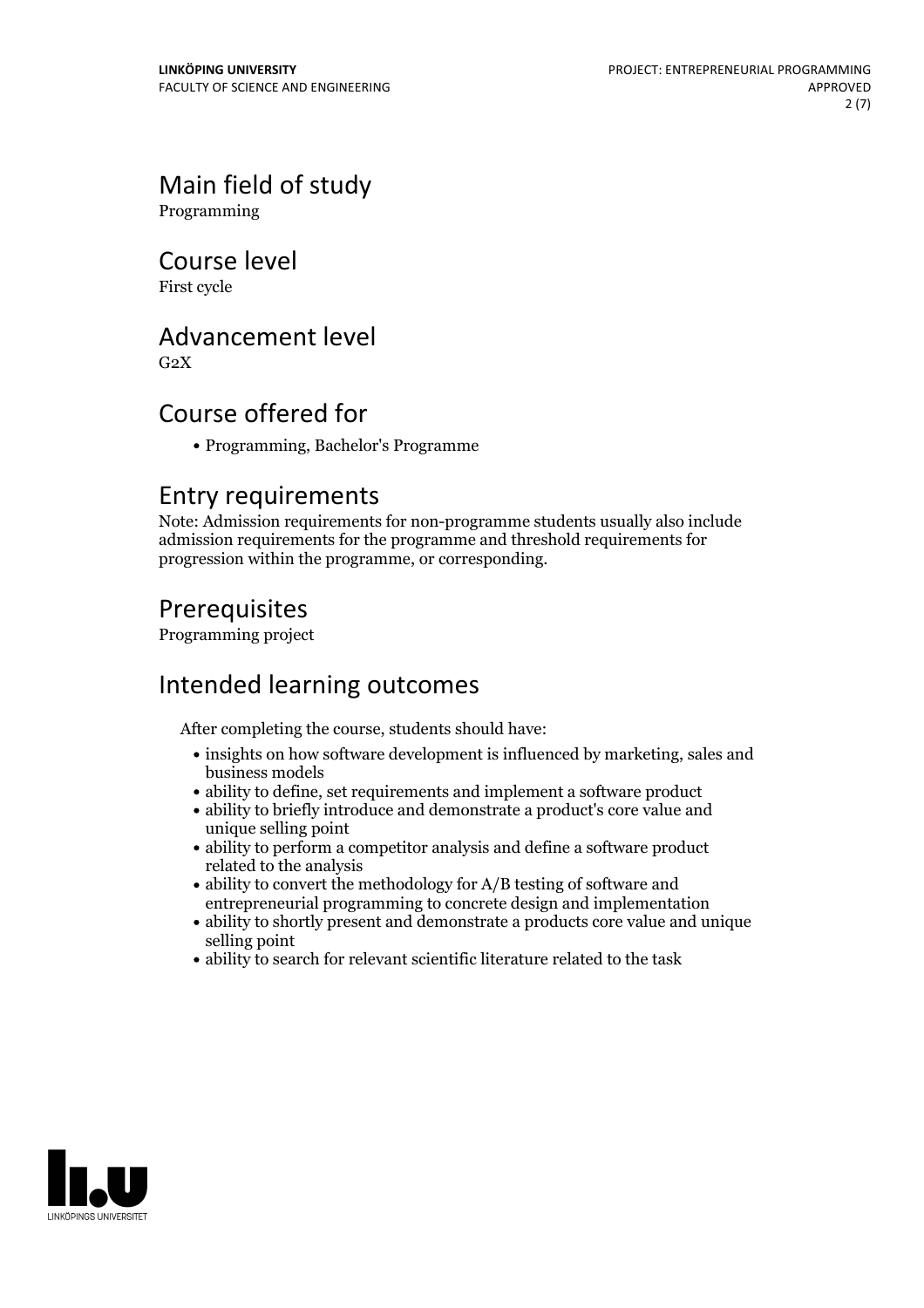### Course content

Skills: To work with development of code without a clear client. Experience in defining and prioritizing requirements, finalize the software on a market level and explain the functionality. Projects in this course is built on a common technology but the products / services is determined by the student.

Technology: any of the sofar learned techniques, the study of techniques used in the existing state-of-the-art products including open source.

# Teaching and working methods

Follows the organization form of projects of the IP program, which is described in the syllabus. The project is individual and the student should perform and report all parts of the project. The examination is made continuously. The course runs throughout the fall semester.

# Examination

PRA1 Project work 10 credits U, 3, 4, 5

Grades Four-grade scale, LiU, U, 3, 4, 5

# Department

Institutionen för datavetenskap

Director of Studies or equivalent Jalal Maleki

Examiner Erik Berglund

### Education components

Preliminary scheduled hours: 88 h Recommended self-study hours: 179 h

# Course literature

**Other** To be decided

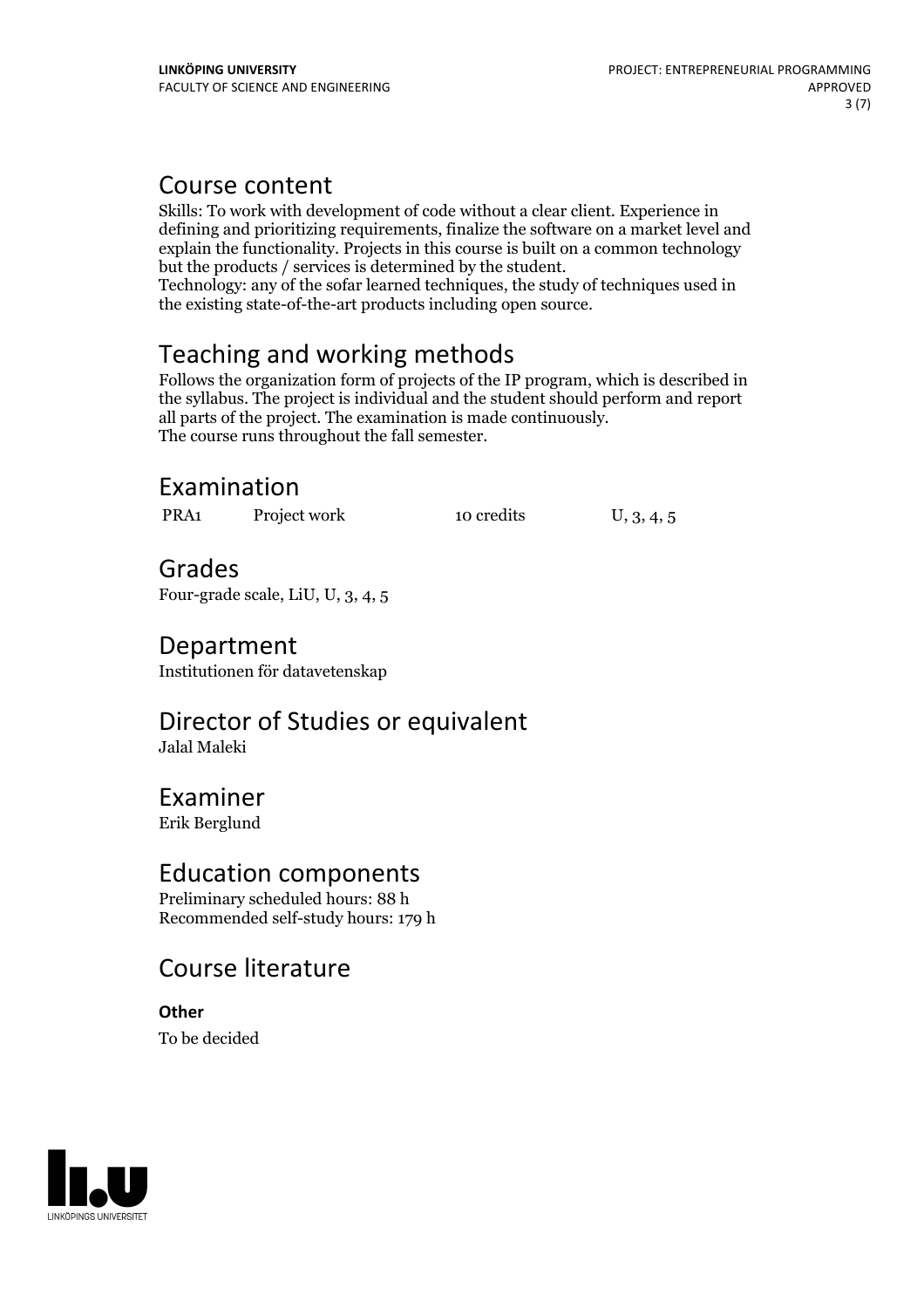# **Common rules**

### **Course syllabus**

A syllabus has been established for each course. The syllabus specifies the aim and contents of the course, and the prior knowledge that a student must have in order to be able to benefit from the course.

### **Timetabling**

Courses are timetabled after a decision has been made for this course concerning its assignment to a timetable module. A central timetable is not drawn up for courses with fewer than five participants. Most project courses do not have a central timetable.

### **Interrupting a course**

The vice-chancellor's decision concerning regulations for registration, deregistration and reporting results (Dnr LiU-2015-01241) states that interruptions in study are to be recorded in Ladok. Thus, all students who do not participate in a course for which they have registered must record the interruption, such that the registration on the course can be removed. Deregistration from <sup>a</sup> course is carried outusing <sup>a</sup> web-based form: www.lith.liu.se/for-studenter/kurskomplettering?l=sv.

### **Cancelled courses**

Courses with few participants (fewer than 10) may be cancelled or organised in a manner that differs from that stated in the course syllabus. The board of studies is to deliberate and decide whether a course is to be cancelled orchanged from the course syllabus.

### **Regulations relatingto examinations and examiners**

Details are given in a decision in the university's rule book: http://styrdokument.liu.se/Regelsamling/VisaBeslut/622678.

### **Forms of examination**

### **Examination**

Written and oral examinations are held at least three times a year: once immediately after the end of the course, once in August, and once (usually) in one of the re-examination periods. Examinations held at other times are to follow a decision of the board of studies.

Principles for examination scheduling for courses that follow the study periods:

courses given in VT1 are examined for the first time in March, with re-

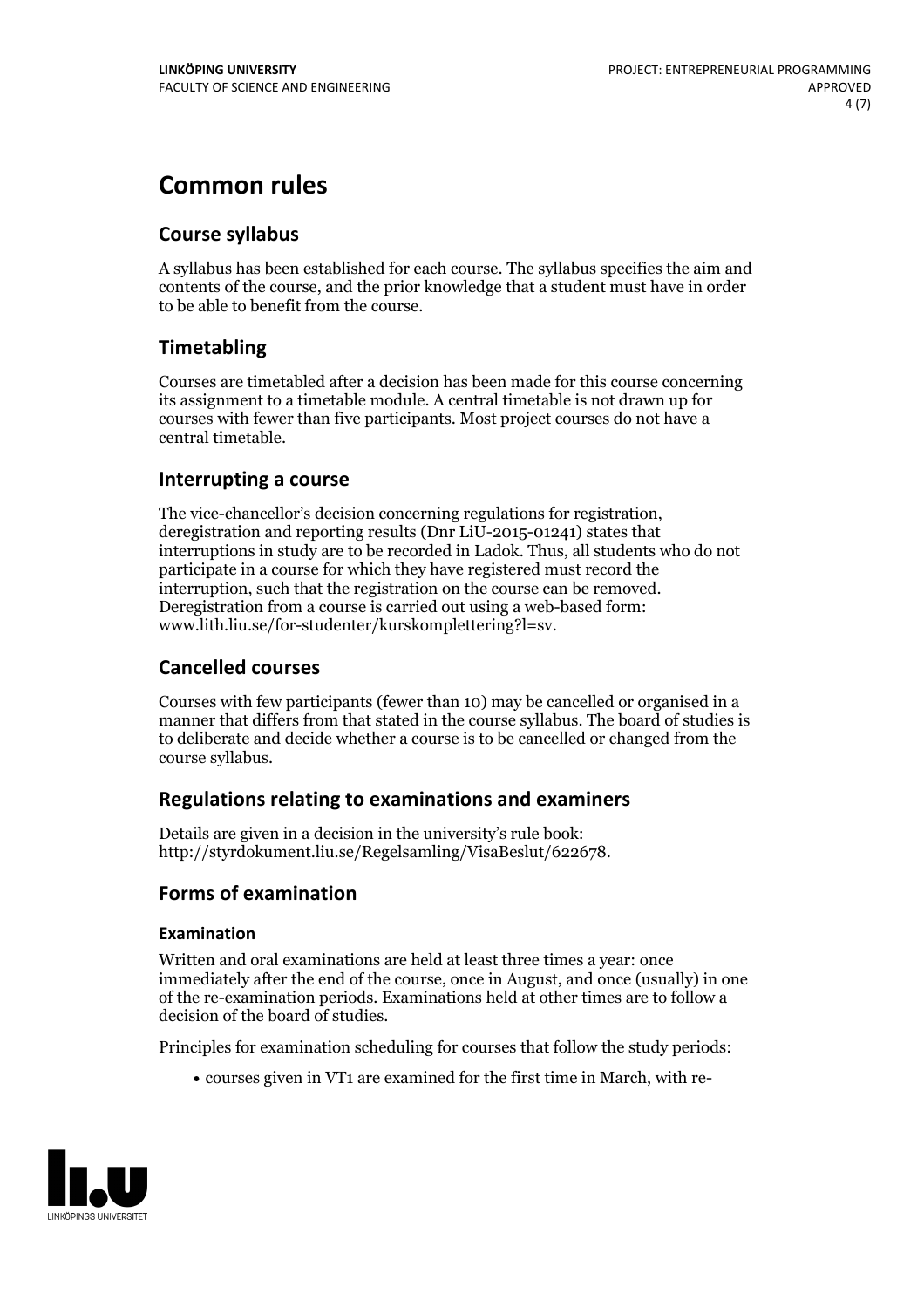examination in June and August

- courses given in VT2 are examined for the first time in May, with re-examination in August and October
- courses given in HT1 are examined for the first time in October, with re-examination in January and August
- courses given in HT2 are examined for the first time in January, with re-examination at Easter and in August.

The examination schedule is based on the structure of timetable modules, but there may be deviations from this, mainly in the case of courses that are studied and examined for several programmes and in lower grades (i.e. 1 and 2).

- Examinations for courses that the board of studies has decided are to be held in alternate years are held only three times during the year in which
- the course is given.<br>• Examinations for courses that are cancelled or rescheduled such that they are not given in one or several years are held three times during the year that immediately follows the course, with examination scheduling that corresponds to the scheduling that was in force before the course was cancelled or rescheduled.<br>• If teaching is no longer given for a course, three examination occurrences
- are held during the immediately subsequent year, while examinations are at the same time held for any replacement course that is given, or alternatively in association with other re-examination opportunities. Furthermore, an examination is held on one further occasion during the next subsequent year, unless the board of studies determines otherwise.<br>• If a course is given during several periods of the year (for programmes, or
- on different occasions for different programmes) the board orboards of studies determine together the scheduling and frequency of re-examination occasions.

### **Registration for examination**

In order to take an examination, a student must register in advance at the Student Portal during the registration period, which opens 30 days before the date of the examination and closes 10 days before it. Candidates are informed of the location of the examination by email, four days in advance. Students who have not registered for an examination run the risk of being refused admittance to the examination, if space is not available.

Symbols used in the examination registration system:

- \*\* denotes that the examination is being given for the penultimate time.
- \* denotes that the examination is being given for the last time.

### **Code of conduct for students during examinations**

Details are given in a decision in the university's rule book: http://styrdokument.liu.se/Regelsamling/VisaBeslut/622682.

#### **Retakes for higher grade**

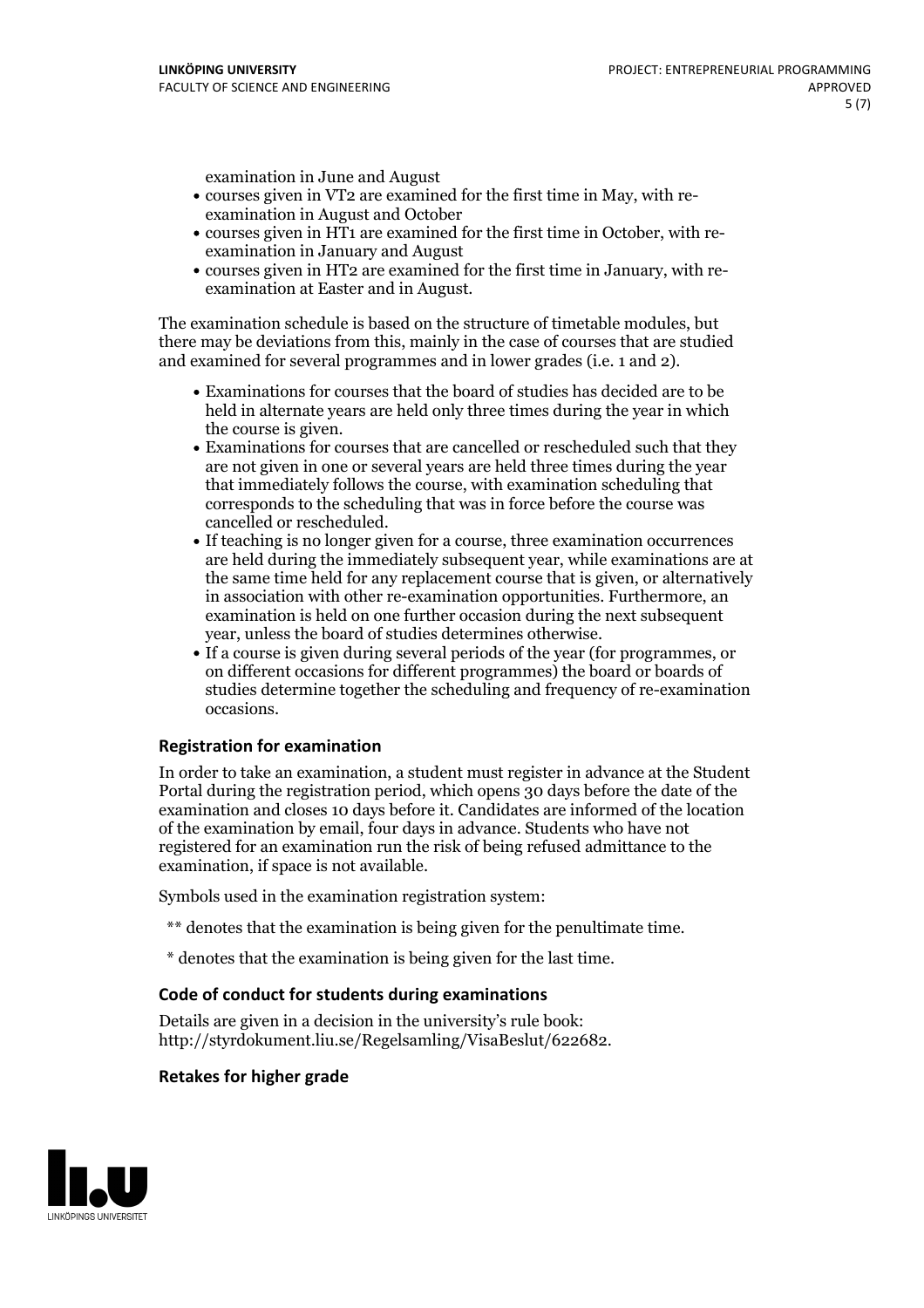Students at the Institute of Technology at LiU have the right to retake written examinations and computer-based examinations in an attempt to achieve a higher grade. This is valid for all examination components with code "TEN" and "DAT". The same right may not be exercised for other examination components, unless otherwise specified in the course syllabus.

### **Retakes of other forms of examination**

Regulations concerning retakes of other forms of examination than written examinations and computer-based examinations are given in the LiU regulations for examinations and examiners, http://styrdokument.liu.se/Regelsamling/VisaBeslut/622678.

### **Plagiarism**

For examinations that involve the writing of reports, in cases in which it can be assumed that the student has had access to other sources (such as during project work, writing essays, etc.), the material submitted must be prepared in accordance with principles for acceptable practice when referring to sources (references or quotations for which the source is specified) when the text, images, ideas, data, etc. of other people are used. It is also to be made clear whether the author has reused his or her own text, images, ideas, data, etc. from previous examinations.

A failure to specify such sources may be regarded as attempted deception during examination.

### **Attempts to cheat**

In the event of <sup>a</sup> suspected attempt by <sup>a</sup> student to cheat during an examination, or when study performance is to be assessed as specified in Chapter <sup>10</sup> of the Higher Education Ordinance, the examiner is to report this to the disciplinary board of the university. Possible consequences for the student are suspension from study and a formal warning. More information is available at https://www.student.liu.se/studenttjanster/lagar-regler-rattigheter?l=sv.

### **Grades**

The grades that are preferably to be used are Fail (U), Pass (3), Pass not without distinction  $(4)$  and Pass with distinction  $(5)$ . Courses under the auspices of the faculty board of the Faculty of Science and Engineering (Institute of Technology) are to be given special attention in this regard.

- 1. Grades U, 3, 4, 5 are to be awarded for courses that have written
- examinations. 2. Grades Fail (U) and Pass (G) may be awarded for courses with <sup>a</sup> large degree of practical components such as laboratory work, project work and group work.

### **Examination components**

- 
- 1. Grades U, 3, 4, <sup>5</sup> are to be awarded for written examinations (TEN). 2. Grades Fail (U) and Pass (G) are to be used for undergraduate projects and other independent work.